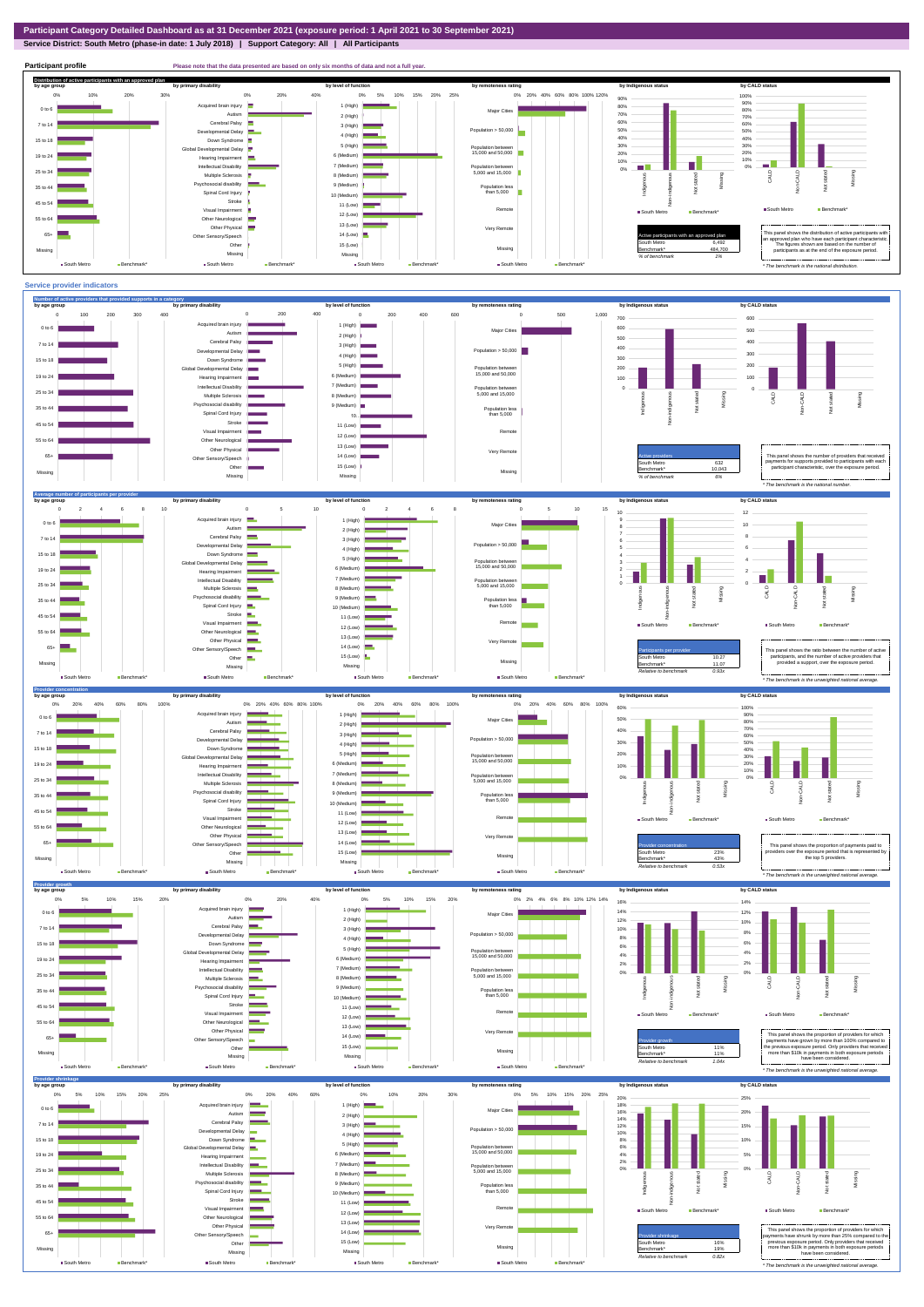**Service District: South Metro (phase-in date: 1 July 2018) | Support Category: All | All Participants**



| <b>Support category</b>        | Active participants with<br>approved plans | <b>Active providers</b>  | Participants<br>per provider | Provider<br>concentration | Provider<br>arowth         | Provider<br>shrinkage | <b>Total plan</b><br>budgets (\$m) | Payments (\$m)                   | <b>Utilisation</b> | Outcomes indicator on<br>choice and control | Has the NDIS helped with<br>choice and control? |
|--------------------------------|--------------------------------------------|--------------------------|------------------------------|---------------------------|----------------------------|-----------------------|------------------------------------|----------------------------------|--------------------|---------------------------------------------|-------------------------------------------------|
| Core                           |                                            |                          |                              |                           |                            |                       |                                    |                                  |                    |                                             |                                                 |
| Consumables                    | 3,872                                      | 191                      | 20.3                         | 61%                       | 22%                        | 0%                    | 4.8                                | 3.2                              | 67%                | 61%                                         | 80%                                             |
| <b>Daily Activities</b>        | 3.173                                      | 243                      | 13.1                         | 48%                       | 13%                        | 19%                   | 90.6                               | 77.2                             | 85%                | 59%                                         | $\bullet$<br>81%                                |
| Community                      | 3.374                                      | 170                      | 19.8                         | 46%                       | 18%                        | 9%                    | 38.9                               | 28.0                             | 72%                | 54%                                         | 80%                                             |
| Transport                      | 2,355                                      | 72                       | 32.7                         | 60%                       | 0%                         | 0%                    | 3.5                                | 3.5                              | 98%                | 53%                                         | 81%                                             |
| Core total                     | 5.298                                      | 410                      | 12.9                         | 43%                       | 12%                        | 13%                   | 137.8                              | 111.8                            | 81%                | 59%                                         | 79%                                             |
|                                |                                            |                          |                              |                           |                            |                       |                                    |                                  |                    |                                             |                                                 |
| <b>Capacity Building</b>       |                                            |                          |                              |                           |                            |                       |                                    |                                  |                    |                                             |                                                 |
| Choice and Control             | <b>Contract Contract</b><br>1.968          | 85                       | 23.2                         | 77%                       | 7%                         | о<br>0%               | 1.3                                | 1.3                              | 96%                | 62%                                         | 74%                                             |
| <b>Daily Activities</b>        | 6.286                                      | 289                      | 21.8                         | 57%                       | 10%                        | 7%                    | 38.6                               | 25.2<br><b>Contract Contract</b> | 65%                | 58%                                         | 78%                                             |
| Employment                     | 485                                        | 34<br>a an               | 14.3                         | 88%                       | 8%                         | ●<br>50%              | 2.7                                | 1.1                              | 40%                | 45%                                         | 73%                                             |
| Relationships                  | 664<br><b>Contract</b>                     | 73                       | 9.1                          | 66%                       | 30%                        | 15%                   | 3.6                                | 1.9                              | 52%                | 15%                                         | 73%                                             |
| Social and Civic               | 765<br><b>Contract</b>                     | 68                       | 11.3                         | 48%                       | 20%                        | 16%                   | 3.0                                | 1.3                              | 44%                | 45%                                         | 71%                                             |
| Support Coordination           | 2.373                                      | 154                      | 15.4                         | 39%                       | 16%                        | 14%                   | 46                                 | 3.3                              | 72%                | 53%                                         | 77%                                             |
| <b>Capacity Building total</b> | 6.366                                      | ------<br>385            | -------<br>16.5              | 48%                       | 8%                         | 13%                   | 54.0                               | <br>34.2                         | 63%                | ------<br>58%                               | 78%                                             |
|                                |                                            |                          |                              |                           |                            |                       |                                    |                                  |                    |                                             |                                                 |
| Capital                        |                                            |                          |                              |                           |                            |                       |                                    |                                  |                    |                                             |                                                 |
| Assistive Technology           | 1.746<br><b>Contract Contract</b>          | 140                      | 12.5                         | 49%                       | 3%                         | 39%                   | 8.1                                | 3.4                              | 42%                | 66%                                         | 81%                                             |
| Home Modifications             | 230<br>                                    | 26<br>. . <del>. .</del> | 8.8<br>. <del>.</del>        | 80%<br>-------            | $\bigcap$ <sup>O</sup><br> | 50%                   |                                    | 0.3<br>---------                 | 35%<br>-------     | 56%<br>.                                    | 82%<br>-------                                  |
| <b>Capital total</b>           | 1.783                                      | 153                      | 11.7                         | 45%                       | 2%                         | 46%                   | 9.1                                | 3.8                              | 42%                | 65%                                         | 81%                                             |
| Missina                        | $\Omega$                                   | $\Omega$                 | 0.0                          | 0%                        | 0%                         | 0%                    | 0.0                                | 0.0                              | $0\%$              | 0%                                          | 0%                                              |
| All support categories         | 6,492                                      | 632                      | 10.3                         | 37%                       | 11%                        | 16%                   | 201.5                              | 150.4                            | 75%                | 59%                                         | 77%                                             |

Note: Only the major support categories are shown.<br>Note: Capacity Building total individual Wellbeing, Home Living and Lifelong Learning although these support categories are not shown.<br>Note: A utilisation rate may be abov

| <b>Indicator definitions</b>                                                                                                                        |                                                                                                                                                                                                                                                                                                                                                                                                                                                                                                                                                                                                                                                                                                                                                                                                                 |
|-----------------------------------------------------------------------------------------------------------------------------------------------------|-----------------------------------------------------------------------------------------------------------------------------------------------------------------------------------------------------------------------------------------------------------------------------------------------------------------------------------------------------------------------------------------------------------------------------------------------------------------------------------------------------------------------------------------------------------------------------------------------------------------------------------------------------------------------------------------------------------------------------------------------------------------------------------------------------------------|
| Active participants with approved plans                                                                                                             | Number of active participants who have an approved plan and reside in the service district / have supports relating to the support category in their plan.                                                                                                                                                                                                                                                                                                                                                                                                                                                                                                                                                                                                                                                      |
| <b>Active providers</b><br><b>Participants per provider</b><br><b>Provider concentration</b><br><b>Provider growth</b><br><b>Provider shrinkage</b> | Number of providers that received payments for supports provided to participants within the service district / support category, over the exposure period.<br>Ratio between the number of active participants and the number of active providers.<br>Proportion of provider payments over the exposure period that were paid to the top 10 providers.<br>Proportion of providers for which payments have grown by more than 100% compared to the previous exposure period. Only providers that received more than \$10k in payments in both exposure periods have been considered.<br>Proportion of providers for which payments have shrunk by more than 25% compared to the previous exposure period. Only providers that received more than \$10k in payments in both exposure periods have been considered. |
| <b>Total plan budgets</b><br><b>Payments</b><br><b>Utilisation</b>                                                                                  | Value of supports committed in participant plans for the exposure period.<br>Value of all payments over the exposure period, including payments to providers, payments to participants, and off-system payments (in-kind and Younger People In Residential Aged Care (YPIRAC)).<br>Ratio between payments and total plan budgets.                                                                                                                                                                                                                                                                                                                                                                                                                                                                               |
| Outcomes indicator on choice and control<br>Has the NDIS helped with choice and control?                                                            | Proportion of participants who reported in their most recent outcomes survey that they choose who supports them.<br>Proportion of participants who reported in their most recent outcomes survey that the NDIS has helped with choice and control.                                                                                                                                                                                                                                                                                                                                                                                                                                                                                                                                                              |
|                                                                                                                                                     | The green dots indicate the top 10 percentile of service districts / support categories when ranked by performance against benchmark for the given metric. In other words, performing relatively well under the given metric.<br>The red dots indicate the bottom 10 percentile of service districts / support categories when ranked by performance against benchmark for the given metric. In other words, performing relatively poorly under the given metri                                                                                                                                                                                                                                                                                                                                                 |
|                                                                                                                                                     | Note: A higher score is considered to be 'good' performance under some metrics. For example, a high utilisation rate is a sign of a functioning market where participants have access to the supports they need.<br>For other metrics, a lower score is considered to be 'good' performance. For example, a low provider concentration is a sign of a competitive market.                                                                                                                                                                                                                                                                                                                                                                                                                                       |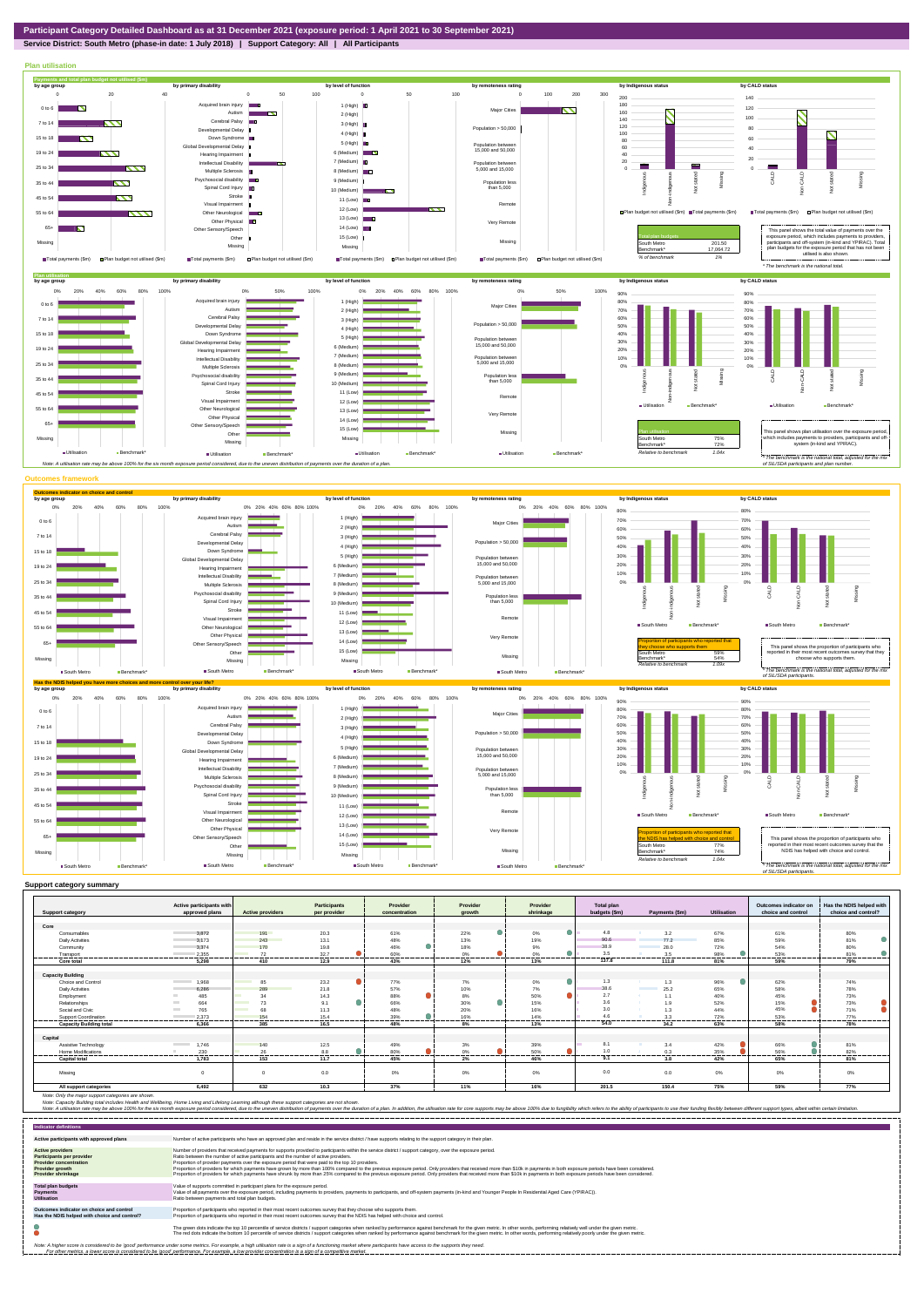**Service District: South Metro (phase-in date: 1 July 2018) | Support Category: All | Participants Receiving SIL/SDA**



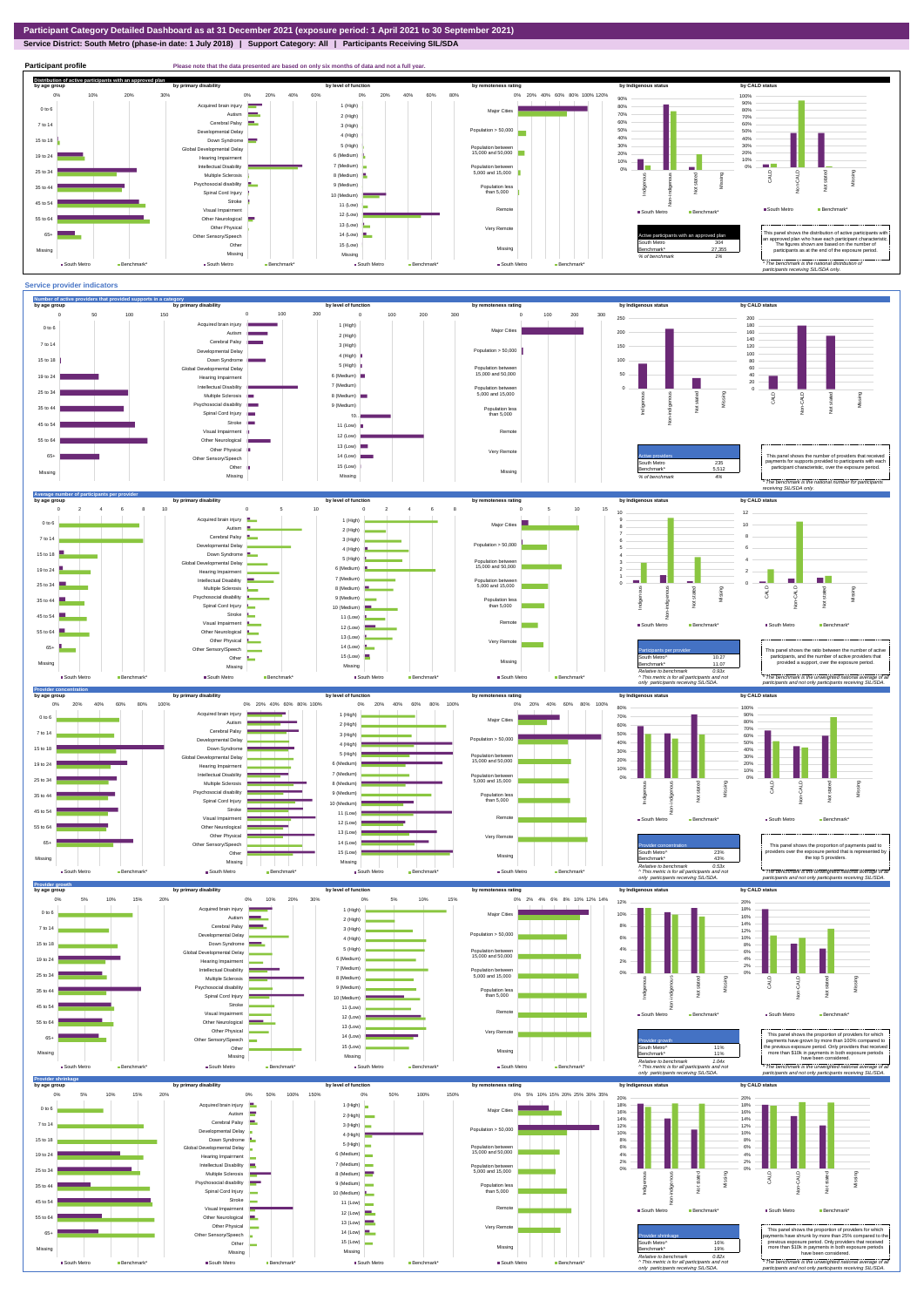

## **Service District: South Metro (phase-in date: 1 July 2018) | Support Category: All | Participants Receiving SIL/SDA**



| <b>Support category</b>        | Active participants with<br>approved plans | <b>Active providers</b> | <b>Participants</b><br>per provider | Provider<br>concentration | Provider<br>arowth | Provider<br>shrinkage | <b>Total plan</b><br>budgets (\$m) | Payments (\$m)        | <b>Utilisation</b> | Outcomes indicator on<br>choice and control | Has the NDIS helped with<br>choice and control? |
|--------------------------------|--------------------------------------------|-------------------------|-------------------------------------|---------------------------|--------------------|-----------------------|------------------------------------|-----------------------|--------------------|---------------------------------------------|-------------------------------------------------|
|                                |                                            |                         |                                     |                           |                    |                       |                                    |                       |                    |                                             |                                                 |
| Core                           |                                            |                         |                                     |                           |                    |                       |                                    |                       |                    |                                             |                                                 |
| Consumables                    | 254                                        | 58                      | 4.4                                 | 86%                       | 0%                 | 0%                    | 0.5                                | 0.3                   | 67%                | 14%                                         | 80%                                             |
| <b>Daily Activities</b>        | 302                                        | 89                      | 3.4                                 | 70%                       | 9%                 | 9%                    | 34.7                               | 33.5                  | 96%                | 15%                                         | 81%                                             |
| Community                      | 293                                        | 65                      | 4.5                                 | 67%                       | 13%                | 10%                   | 6.7                                | <b>Contract</b><br>49 | 73%                | 15%                                         | 82%                                             |
| Transport                      | 295                                        | 34                      | 8.7                                 | 82%                       | 0%                 | 0%                    | 0.3                                | 0.2                   | 63%                | 14%                                         | 81%                                             |
| .<br><b>Core total</b>         | .<br>304                                   | .<br>149                | <br>2.0                             | .<br>67%                  | ---------<br>11%   | .<br>10%              | .<br>42.3                          | <br>38.9              | .<br>92%           | .<br>15%                                    | .<br>81%                                        |
|                                |                                            |                         |                                     |                           |                    |                       |                                    |                       |                    |                                             |                                                 |
| <b>Capacity Building</b>       |                                            |                         |                                     |                           |                    |                       |                                    |                       |                    |                                             |                                                 |
| Choice and Control             | 59<br><b>Contract</b>                      | 22                      | 2.7                                 | 77%                       | 0%                 | 0%                    | 0.0                                | 0.0                   | 95%                | 23%                                         | 79%                                             |
| <b>Daily Activities</b>        | 302                                        | 79                      | 3.8                                 | 71%                       | 0%                 | 12%                   | 1.8                                | 1.3                   | 76%                | 15%                                         | 81%                                             |
| Employment                     | 19                                         |                         | 3.2                                 | 100%                      | 0%                 | 100%                  | 0.1                                | 0.1                   | 73%                | 11%                                         | 79%                                             |
| Relationships                  | 159                                        |                         | 4.7                                 | 82%                       | 29%                | 0%                    | 1.1                                | 0.6                   | 58%                | 9%                                          | 80%                                             |
| Social and Civic               |                                            |                         | 1.0                                 | 100%                      | 0%                 | 0%                    | 0.0                                | 0.0                   | 55%                | 0%                                          | 67%                                             |
| Support Coordination           | 296<br>                                    | 60<br>.                 | 4.9<br>-------                      | 51%                       | 0%                 | 17%                   | 0.6<br>.                           | 0.5                   | 79%                | 14%<br>.                                    | 81%<br>                                         |
| <b>Capacity Building total</b> | 304                                        | 136                     | 2.2                                 | 56%                       | .<br>6%            | .<br>14%              | 3.7                                | <br>2.6               | ------<br>71%      | 15%                                         | 81%                                             |
| Capital                        |                                            |                         |                                     |                           |                    |                       |                                    |                       |                    |                                             |                                                 |
| Assistive Technology           | 168                                        | 45                      | 3.7                                 | 70%                       | 40%                | 0%                    | 0.8                                | 0.4                   | 42%                | 14%                                         | 78%                                             |
| Home Modifications             | 87<br><b>Contract Contract</b>             |                         | 9.7                                 | 100%                      | 0%                 | 25%                   | 0.5                                | 0.2                   | 28%                | 17%                                         | 78%                                             |
| <b>Capital tota</b>            | 193                                        | .<br>54                 | <br>3.6                             | .<br>60%                  | .<br>22%           | --------<br>11%       | .<br>1.4                           | ---------<br>0.5      | .<br>36%           | --------<br>15%                             | <br>79%                                         |
| Missing                        |                                            |                         | 0.0                                 | 0%                        | 0%                 | 0%                    | 0.0                                | 0.0                   | 0%                 | 0%                                          | 0%                                              |
| All support categories         | 304                                        | 235                     | 1.3                                 | 63%                       | 12%                | 13%                   | 47.4                               | 42.1                  | 89%                | 15%                                         | 81%                                             |

| <b>Indicator definitions</b>                                                                                                                 |                                                                                                                                                                                                                                                                                                                                                                                                                                                                                                                                                                                                                                                                                                                                                                                                                 |
|----------------------------------------------------------------------------------------------------------------------------------------------|-----------------------------------------------------------------------------------------------------------------------------------------------------------------------------------------------------------------------------------------------------------------------------------------------------------------------------------------------------------------------------------------------------------------------------------------------------------------------------------------------------------------------------------------------------------------------------------------------------------------------------------------------------------------------------------------------------------------------------------------------------------------------------------------------------------------|
| Active participants with approved plans                                                                                                      | Number of active participants who have an approved plan and reside in the service district / have supports relating to the support category in their plan.                                                                                                                                                                                                                                                                                                                                                                                                                                                                                                                                                                                                                                                      |
| <b>Active providers</b><br>Participants per provider<br><b>Provider concentration</b><br><b>Provider growth</b><br><b>Provider shrinkage</b> | Number of providers that received payments for supports provided to participants within the service district / support category, over the exposure period,<br>Ratio between the number of active participants and the number of active providers.<br>Proportion of provider payments over the exposure period that were paid to the top 10 providers.<br>Proportion of providers for which payments have grown by more than 100% compared to the previous exposure period. Only providers that received more than \$10k in payments in both exposure periods have been considered.<br>Proportion of providers for which payments have shrunk by more than 25% compared to the previous exposure period. Only providers that received more than \$10k in payments in both exposure periods have been considered. |
| <b>Total plan budgets</b><br>Payments<br><b>Utilisation</b>                                                                                  | Value of supports committed in participant plans for the exposure period.<br>Value of all payments over the exposure period, including payments to providers, payments to participants, and off-system payments (in-kind and Younger People In Residential Aged Care (YPIRAC)).<br>Ratio between payments and total plan budgets.                                                                                                                                                                                                                                                                                                                                                                                                                                                                               |
| Outcomes indicator on choice and control<br>Has the NDIS helped with choice and control?                                                     | Proportion of participants who reported in their most recent outcomes survey that they choose who supports them.<br>Proportion of participants who reported in their most recent outcomes survey that the NDIS has helped with choice and control.                                                                                                                                                                                                                                                                                                                                                                                                                                                                                                                                                              |
|                                                                                                                                              | The green dots indicate the top 10 percentile of service districts / support categories when ranked by performance against benchmark for the given metric. In other words, performing relatively well under the given metric.<br>The red dots indicate the bottom 10 percentile of service districts / support categories when ranked by performance against benchmark for the given metric. In other words, performing relatively poorly under the given metri                                                                                                                                                                                                                                                                                                                                                 |
|                                                                                                                                              | Note: A higher score is considered to be 'good' performance under some metrics. For example, a high utilisation rate is a sign of a functioning market where participants have access to the supports they need.<br>For other metrics, a lower score is considered to be 'good' performance. For example, a low provider concentration is a sign of a competitive market.                                                                                                                                                                                                                                                                                                                                                                                                                                       |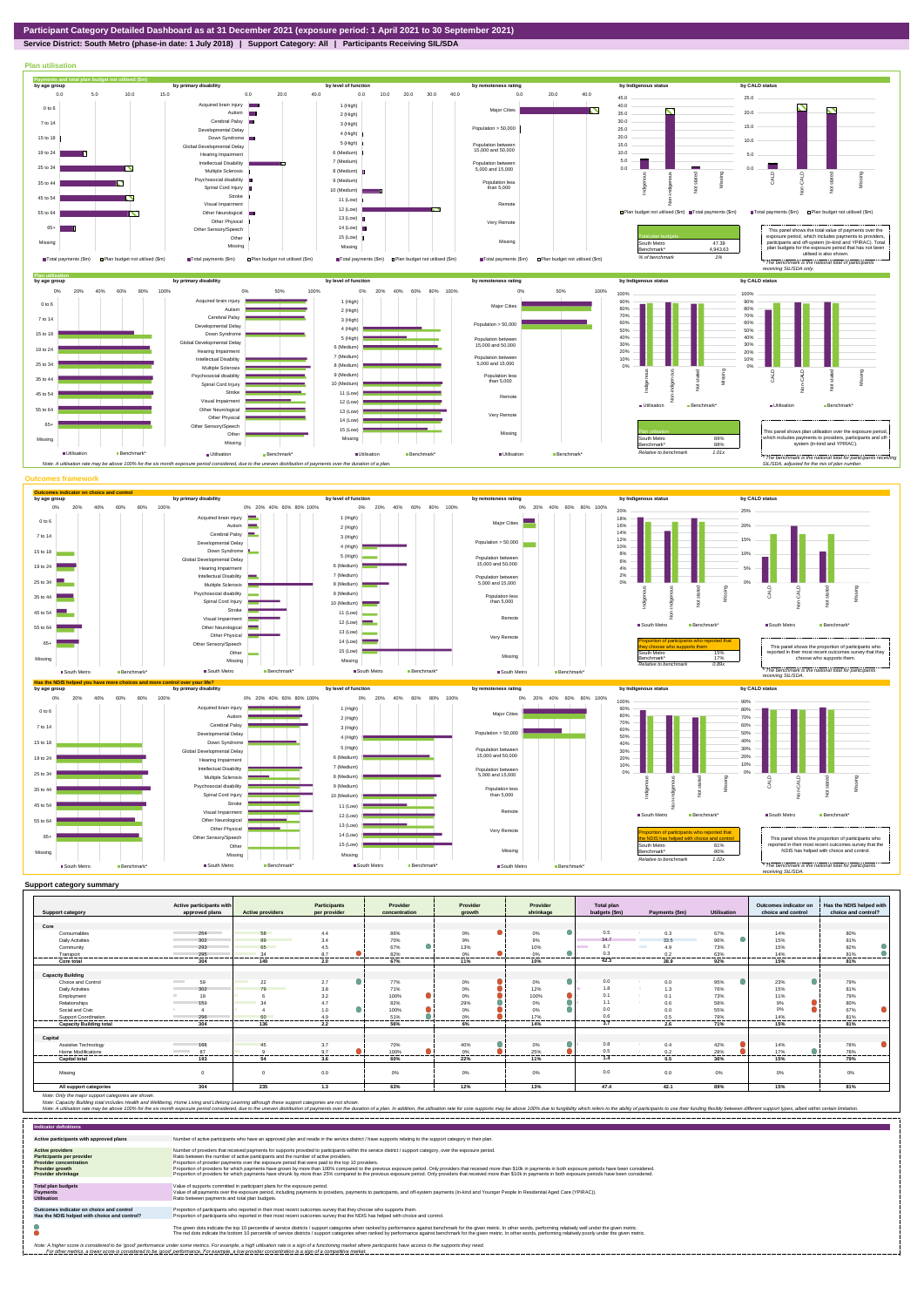**Service District: South Metro (phase-in date: 1 July 2018) | Support Category: All | Participants Not Receiving SIL/SDA**